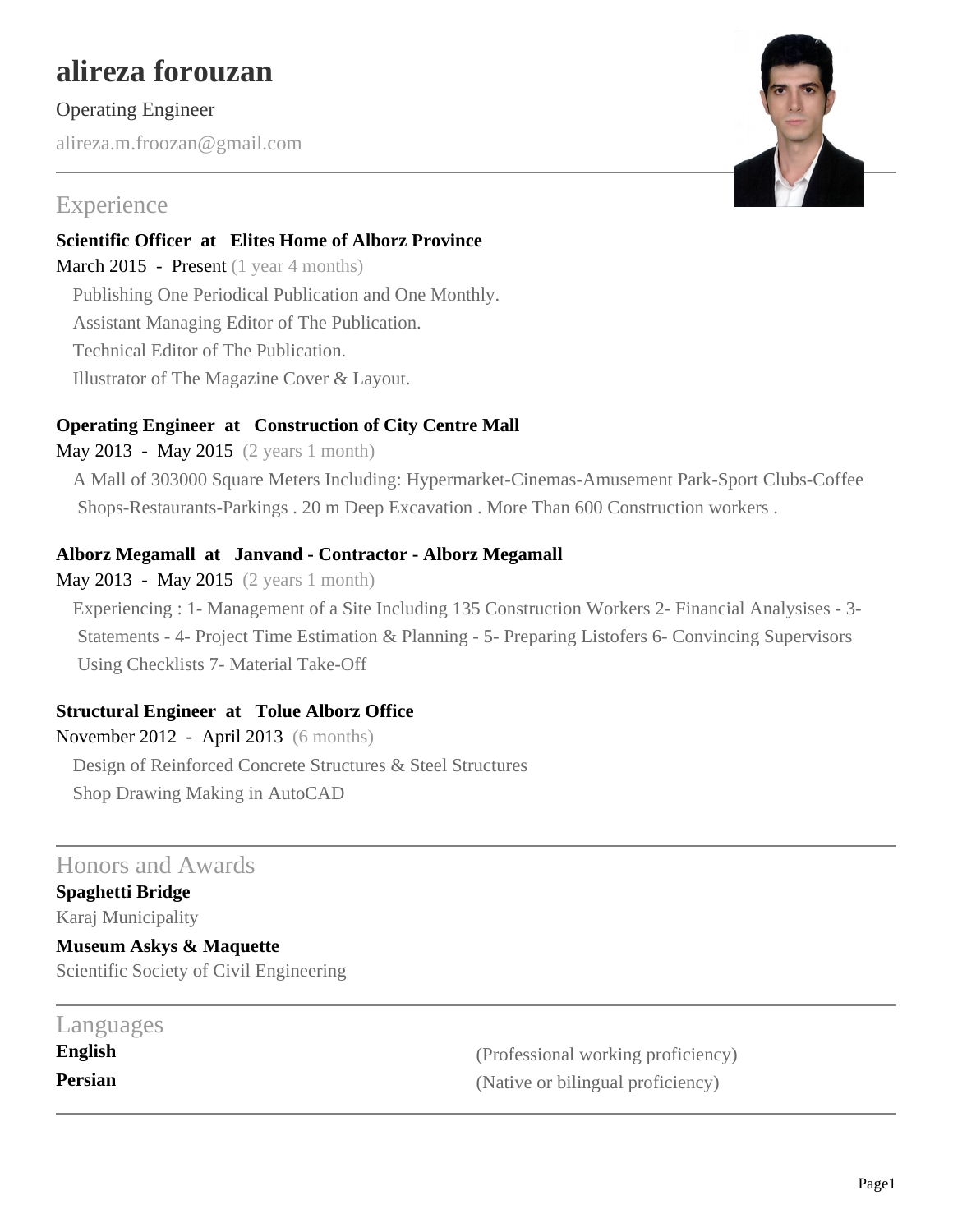### Skills & Expertise

**ETABS Project Estimation AutoCAD Civil 3D Microsoft Office Interior Design Construction Construction Management Structural Engineering Material Take-off Financial Statement Analysis Microsoft Project Reinforced Concrete Customer Service AutoCAD 3D AutoCAD Steel Structures XHTML Adobe Photoshop Foundation Design Steel Design Civil Engineering Architectural Drawings Structural Analysis Adobe InDesign Photoshop**

## Education

**kharazmi University of Tehran** Bachelor's degree, Civil Engineering Activities and Societies: Scientific Society of Civil Engineering

## **Interests**

Architectural Drawings - Architectural Design Ideas